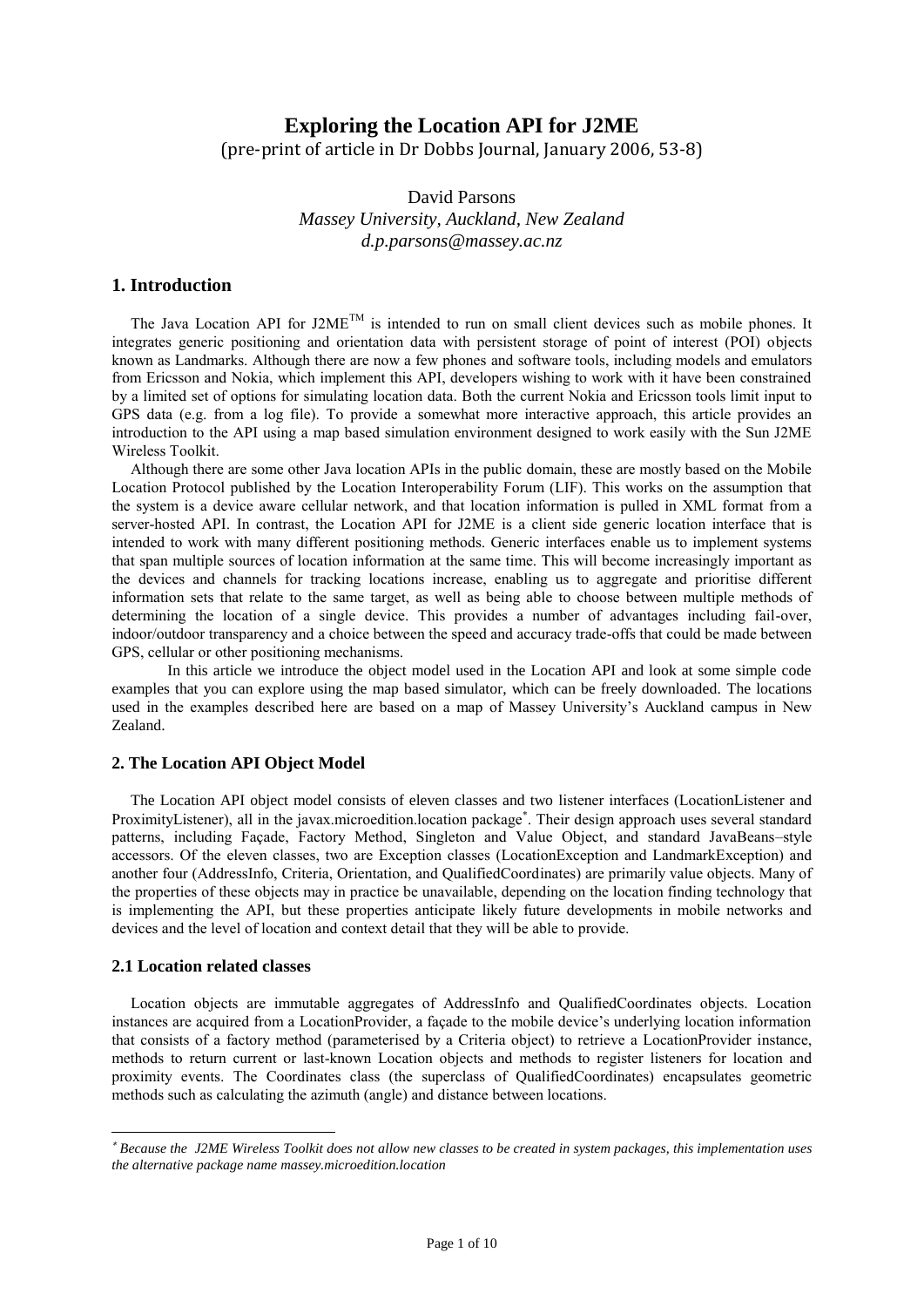The Orientation class is completely separate from the rest of the object model, having no association or dependency relationships with any other classes. This is presumably because not all devices will be able to support orientation information. At a minimum, the device must be able to provide a compass azimuth value to support Orientation objects, with optional support for pitch and roll values. Orientation objects can be derived either from a factory method or from a parameterised constructor.

The classes discussed so far encapsulate the subset of the API that is directly related to the acquisition of location information from whatever underlying technology is available to the device. These are summarised in Figure 1.



Figure 1: The Location related subset of the API

### **2.2 A simple location based program**

Having introduced those classes that relate to location finding, we will look at a simple MIDlet that displays the current location of the device on the screen (the complete MIDlet is shown in listing 1). The interaction with the Location API in this example is very simple. First, we access the LocationProvider using the static factory method getInstance. The parameter is a Criteria object that can be used to set quality of service parameters, but in this example we will simply pass a null reference.

```
 try
\left\{ \begin{array}{c} \end{array} \right. locationProvider = LocationProvider.getInstance(null);
 }
    catch(LocationException e)
\left\{ \begin{array}{c} \end{array} \right. // handle exception
 }
```
The LocationProvider can now be used to get the current location. The parameter to the getLocation method is the timeout period.

```
 try
\left\{ \begin{array}{c} \end{array} \right. location = locationProvider.getLocation(20);
 }
   catch(LocationException e)
   {
      // handle exception
 }
   catch(InterruptedException e)
\{ // handle exception
 }
```
Once we have a Location object we can use it to find out our current latitude, longitude, altitude, direction and speed by accessing the QualifiedCoordinates object that is aggregated inside it.

```
 coordinates = location.getQualifiedCoordinates();
```
A location may also contain an AddressInfo object, with details such as the location's postal address, phone number, country, URL etc. However depending on the implementation and context there may not actually be an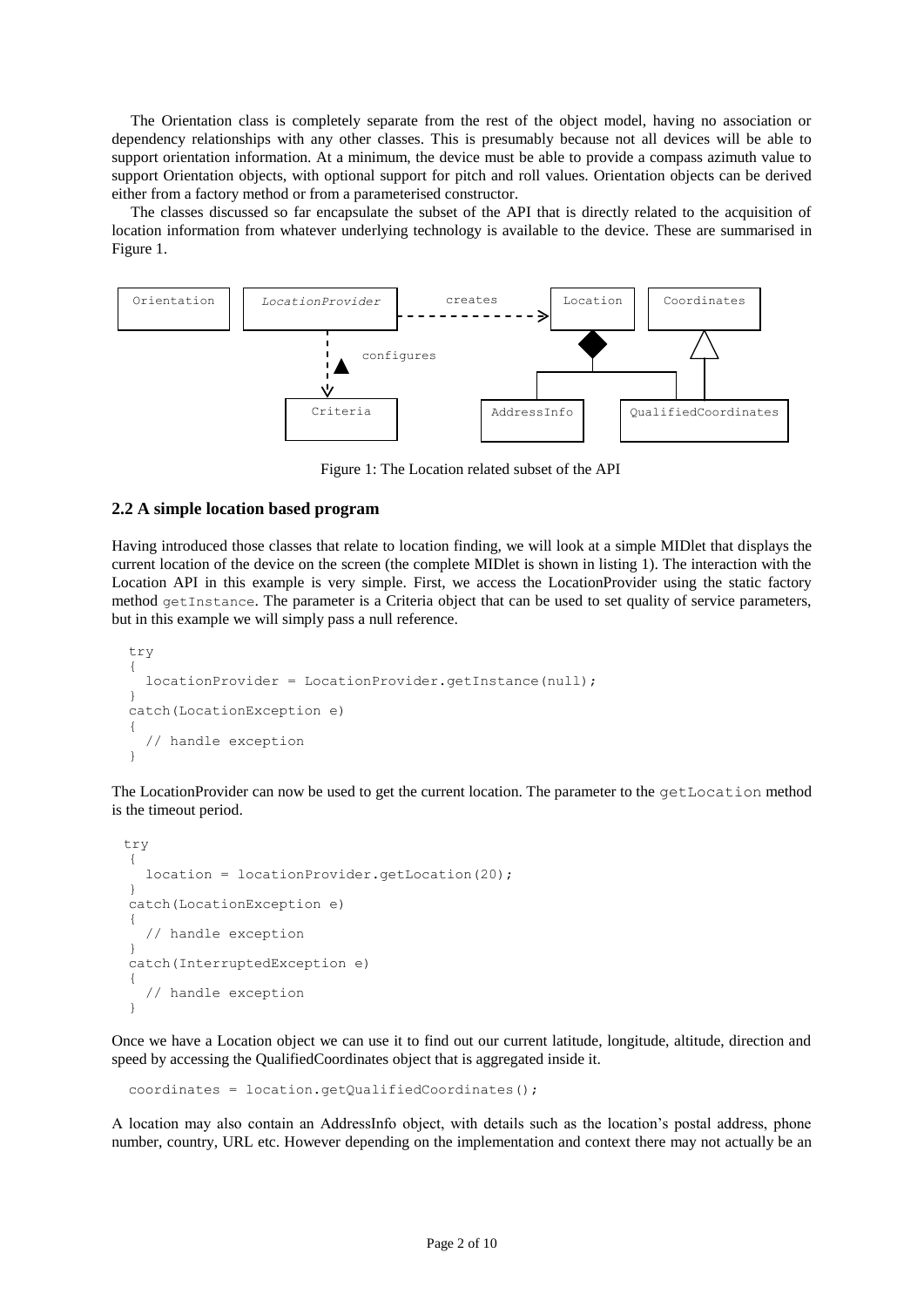AddressInfo associated with a given location. For example, if you are standing in the middle of a field there will be no AddressInfo data. In the simulator implementation described here, the AddressInfo is always null.

Our current course, speed and altitude are returned from the QualifiedCoordinates object as float values, while latitude and longitude are returned as doubles. To assist the display of location data, the Coordinates class includes a method to convert a coordinate object into a String representation in either of two formats:

**Format 1**: Degrees, Minutes, and decimal fractions of a minute. For example, for the double value of the coordinate 61.51d, the formatted string is 61:30:36

**Format 2**: Degrees, Minutes, Seconds and decimal fractions of a second. For example, for the double value of the coordinate 61.51d, the formatted string is 61:30.6.

In the example MIDlet we use the second format, selected using the constant field Coordinates.DD MM SS. Alternatively, format 1 can be selected using Coordinates. DD\_MM. Here is the fragment of the MIDlet where the location information is displayed on the screen, using a series of StringItems.

```
 latitude = new StringItem("Latitude: " +
  Coordinates.convert(coordinates.getLatitude(), Coordinates.DD MM SS), "");
 longitude = new StringItem("Longitude: " +
 Coordinates.convert(coordinates.getLongitude(), Coordinates.DD_MM_SS), "");
altitude = new StringItem("Altitude: " + coordinates.getAltitude(), "");
 direction = new StringItem("Course: " + location.getCourse(), "");
 speed = new StringItem("Speed: " + location.getSpeed(), "");
 locationForm.append(latitude);
 locationForm.append(longitude);
 locationForm.append(altitude);
 locationForm.append(direction);
 locationForm.append(speed);
display.setCurrent(locationForm);
```
Figure 2 shows a screen dump from the J2ME Wireless Toolkit (version 2.2) with the current location details being displayed. Instructions for installing and running the simulation environment and example MIDlets are included in the code download.



Figure 2: Location details displayed by the MIDlet

## **3. Using the Location and Proximity Listeners**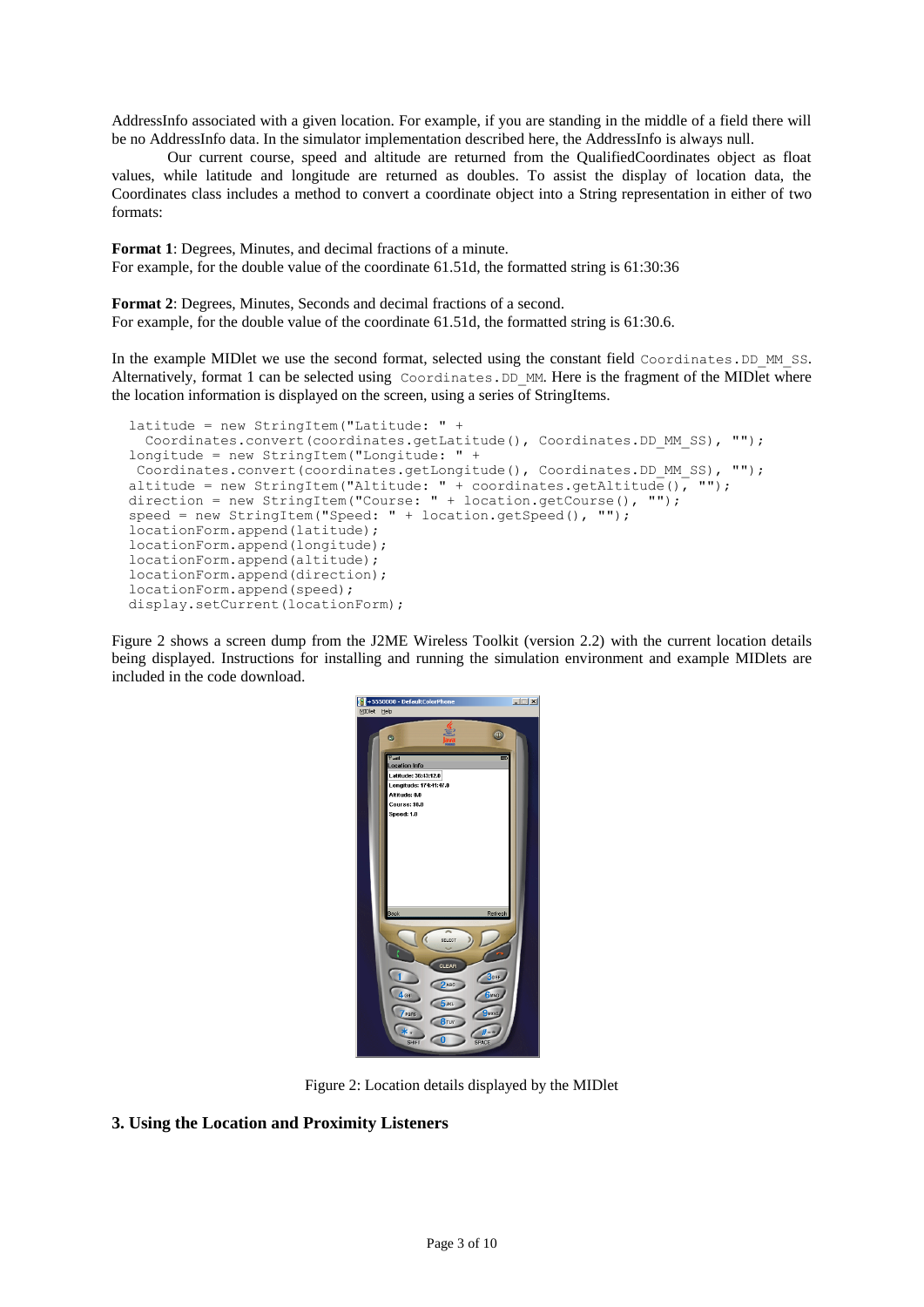The LocationProvider can register two types of listener; a single LocationListener and/or multiple ProximityListeners (Figure 3). These listeners help us to create more dynamic location based services that can be triggered by location related events.



Figure 3. The listener interfaces

## **3.1 The LocationListener**

In our previous example, we used the LocationProvider to find out the current location whenever the 'refresh' button was pressed on the phone. This is not a very flexible approach and it would be better if we could automatically trigger an event whenever the current location changed, without having to make an explicit call to getLocation. We can achieve this behaviour by using the LocationListener interface, which we can use to listen for updates to the current location. Only one LocationListener can be registered with the LocationProvider at any one time, so this listener can therefore act as a kind of Singleton for all components that need location information. The LocationListener is updated with current location information at specified intervals and it can expose and process that information in an application specific context to be accessed by other components on demand. In the next code example, to keep things simple, we make the MIDlet itself the LocationListener (listing 2). In order to listen to location events, our MIDlet has to implement the LocationListener interface:

```
 public class LocationListenerMIDlet extends MIDlet
   implements CommandListener, LocationListener
```
Once the MIDlet implements the LocationListener interface, it can be registered with the LocationProvider as the current LocationListener via the setLocationListener method. The three parameters to this method are the listener, the interval between updates, the timeout period and the maximum acceptable age for location information:

```
 try
\left\{ \begin{array}{c} \end{array} \right. locationProvider = LocationProvider.getInstance(null);
      locationProvider.setLocationListener(this, 20, 10, 10);
    }
   catch(LocationException e)
\left\{ \begin{array}{c} \end{array} \right. // handle exception
    }
```
The listener interface contains two methods; locationUpdated and providerStateChanged. The LocationProvider triggers the locationUpdated method whenever the location changes. The providerStateChanged method is informed when the state of the LocationProvider changes between its three possible states, LocationProvider.AVAILABLE, LocationProvider.TEMPORARILY\_UNAVAILABLE and LocationProvider.OUT\_OF\_SERVICE. In the example MIDlet only the locationUpdated method is implemented, simply calling the method that refreshes the screen form:

```
public void locationUpdated(LocationProvider provider, Location location)
{
      this.locationInfo();
```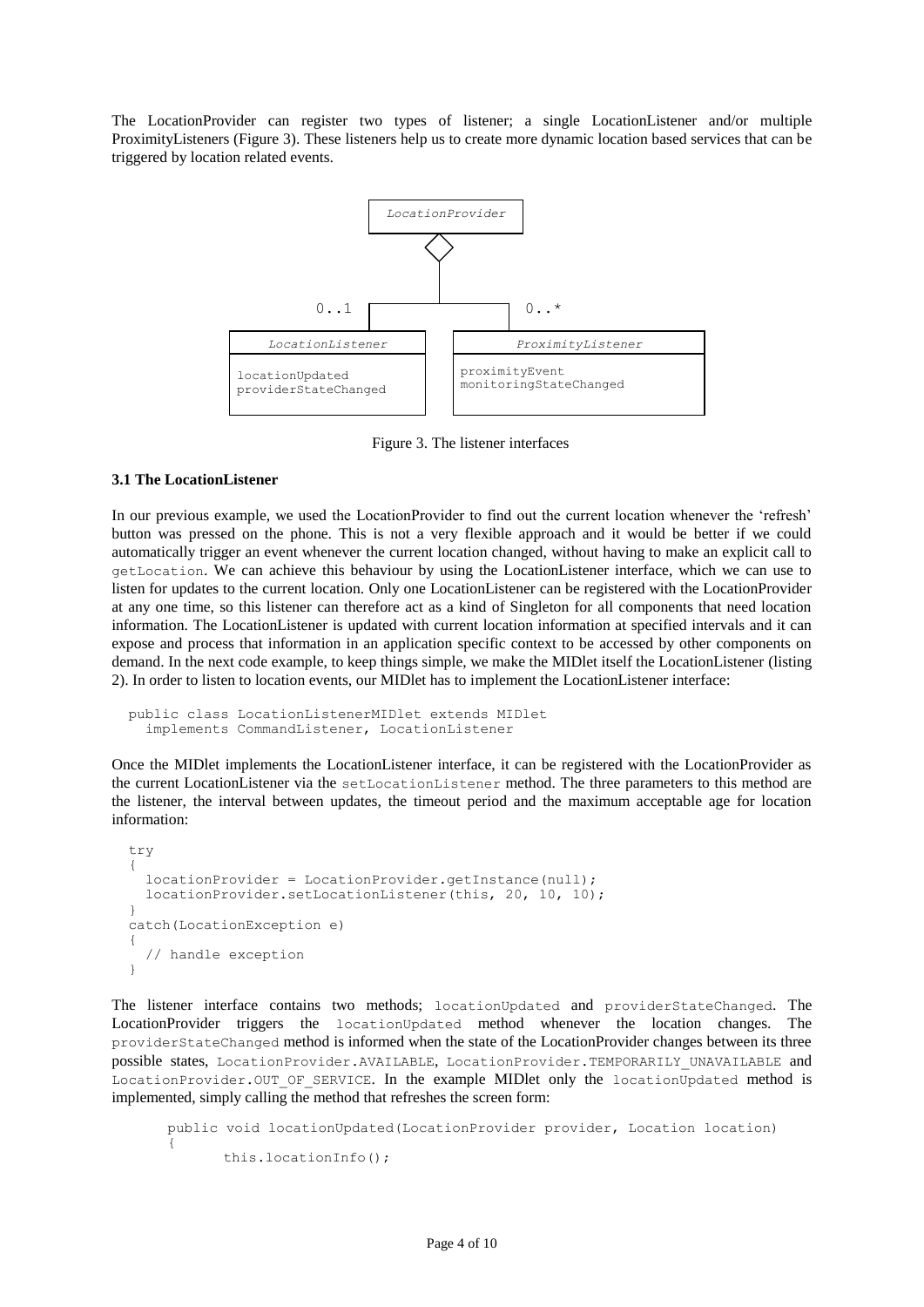}

With these few changes to the MIDlet, we can now automatically update the location display whenever the location has changed, without having to press the 'refresh' button and do a manual update.

## **3.2 ProximityListeners**

In the previous example we saw how a mobile application can use the LocationListener interface to listen for updates to the current location. In addition, we can implement the ProximityListener interface, which enables us to trigger events when we approach specified locations. Unlike the LocationListener, which can have only one registered instance, the LocationProvider allows us to register multiple ProximityListeners. Our third example MIDlet (listing 3) adds proximity monitoring to the existing location monitoring:

```
 public class ProximityListenerMIDlet extends MIDlet
   implements CommandListener, LocationListener, ProximityListener
```
This time, when the MIDlet starts up, it registers itself three times so that we can listen for proximity events for three different locations (in this case three of the buildings on the map used in the simulator, the Study Centre, the Quadrangle and the Atrium). Each registration requires the listener, the coordinates and the required proximity radius from these coordinates as parameters.

```
 try
 {
   locationProvider = LocationProvider.getInstance(null);
   locationProvider.setLocationListener(this, 20, 10, 10);
 // radius used to trigger proximity alerts
  float radius = 100.0F;
 // coordinates of the Study Centre
   locationProvider.addProximityListener(this, studyCentreCoordinates, radius);
 // coordinates of the Quadrangle building
   locationProvider.addProximityListener(this, quadrangleCoordinates, radius);
 // coordinates of the Atrium
   locationProvider.addProximityListener(this, atriumCoordinates, radius);
 }
```
The ProximityListener interface has two methods, monitoringStateChanged and proximityEvent. The monitoringStateChanged method simply informs listeners whether or not proximity notification is currently active. The proximityEvent method provides two parameters, the coordinates originally registered with the LocationProvider and the current location. In our implementation we compare the given coordinates with the ones we are listening for and select the matching location.

```
 public void proximityEvent(Coordinates coordinates, Location location)
 {
     if(coordinates.equals(studyCentreCoordinates))
\left\{\begin{array}{ccc} \end{array}\right\} showStudyCentreProximityAlert();
 }
     if(coordinates.equals(quadrangleCoordinates))
\left\{\begin{array}{ccc} \end{array}\right\}showQuadrangleProximityAlert();
 }
     if(coordinates.equals(atriumCoordinates))
      {
        showAtriumProximityAlert();
      }
   }
```
The various alerts simply display an image of the appropriate building. Figure 4 shows the proximity alert for the Study Centre being displayed on the mobile device. If you find you get excessive thrashing between the location and proximity listeners both trying to trigger the screen, you can remove the LocationListener code from this example.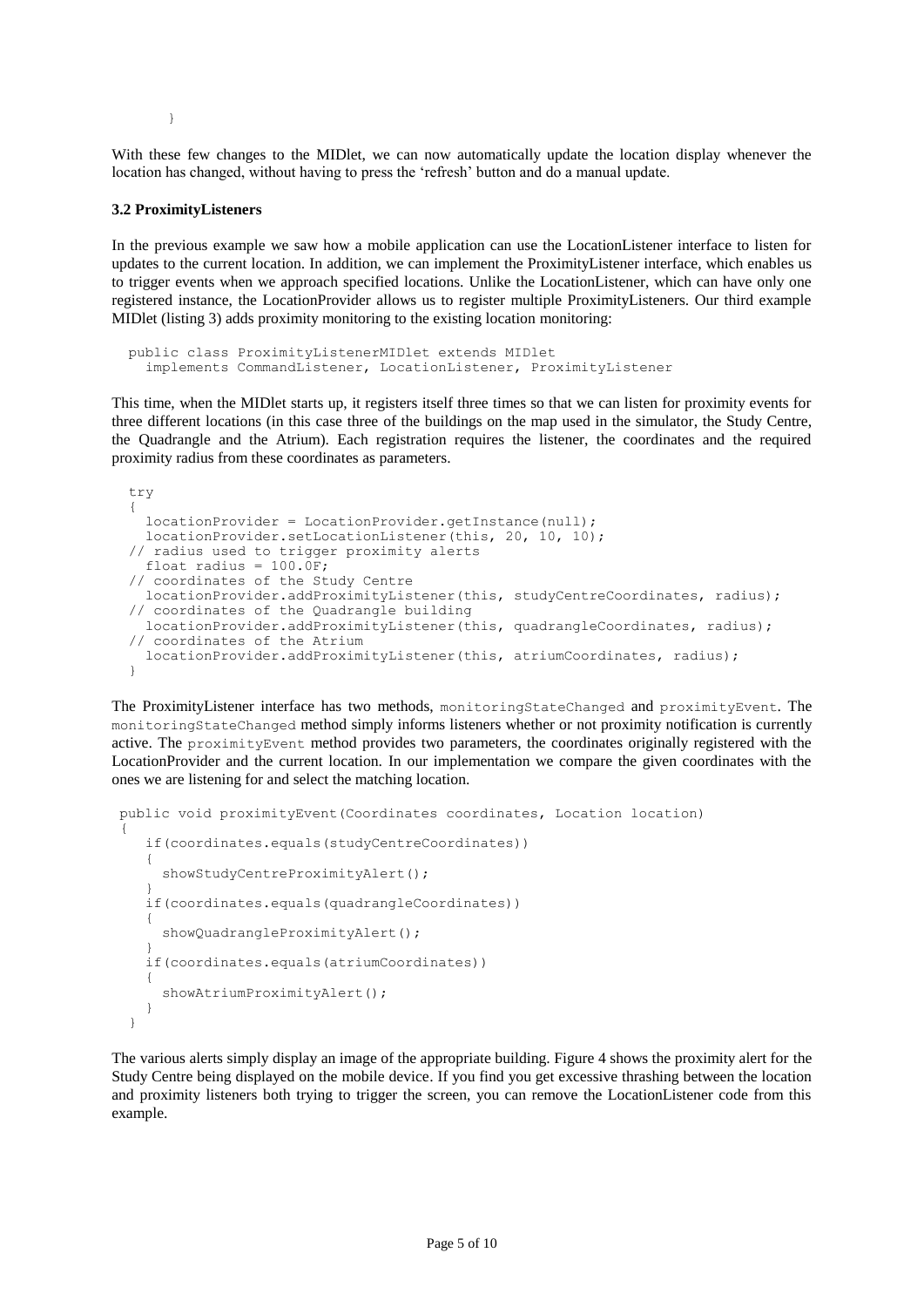

Figure 4: An alert triggered by a ProximityListener

### **4. Landmarks and the LandmarkStore**

\*

What particularly marks out this API from other location based class libraries is the use of local storage to provide a persistent database of landmarks. This shifts the emphasis very much onto the mobile client in terms of location aware applications, enabling a local mapping from physical positions to points of interest. This approach means that at least part of a location aware application can be installed on the mobile device rather than on the server. One key advantage of this is that applications are more likely to have useful functionality even where network connectivity is unreliable.

The API includes two classes to support the persistent storage of location related data, namely the Landmark and the LandmarkStore (Figure 5). Landmark objects, like Location objects, are partial aggregates of AddressInfo and QualifiedCoordinates objects, but Landmarks and Locations have different roles in the architecture. Location objects are immutable and transitory, reflecting the dynamic movement of a mobile device. In contrast, Landmark objects are intended to be persisted in the mobile datastore and are mutable, so might be updated over time.

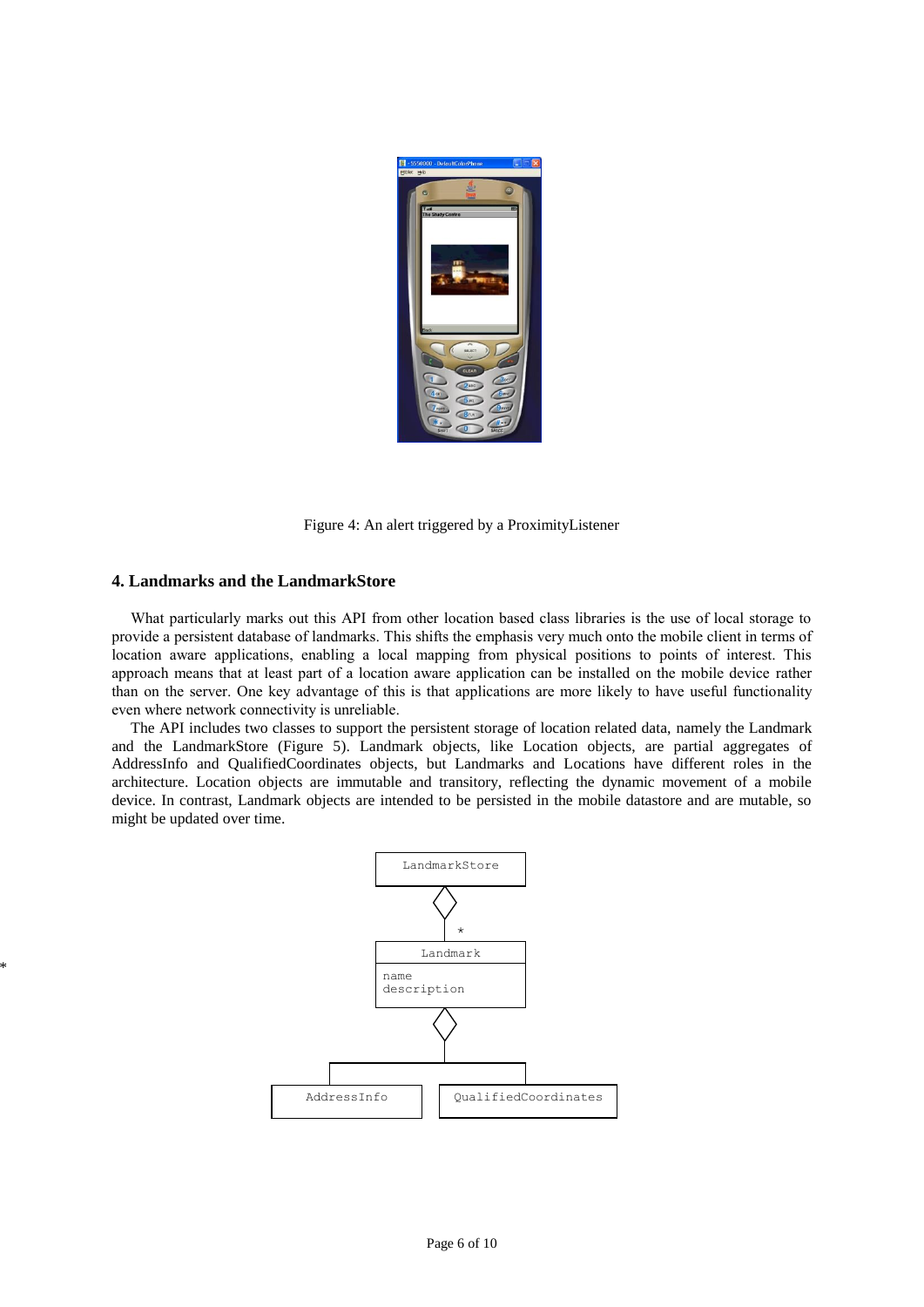#### Figure 5. The classes related to persistent storage

The LandmarkStore acts as a facade to the underlying data store on the device, and is simply a collection of landmarks. There can be many LandmarkStores on a device, shared by multiple applications. Landmarks may optionally be stored under a category name, and may be added to multiple stores and multiple categories. The only restriction is that a Landmark cannot be added to the same category in the same LandmarkStore more than once. Be aware, however that the local data store will have restricted capacity, with storage limited to no more than a few hundred landmarks.

An important feature of the API is that a Landmark object can be populated from the coordinate and address data of a Location generated by the LocationProvider (provided of course that the LocationProvider is able to include an AddressInfo along with the QualifiedCoordinates.) This means that Landmarks can be dynamically added to the store.

In addition, Landmark objects already in the LandmarkStore can be linked with Location objects in terms of listener behaviour (Figure 6). A mobile application can register multiple ProximityListeners that can be triggered when the current location is within a specific range of a given Landmark. When a proximity event occurs the appropriate Landmark can be retrieved from the store.



Figure 6: Using ProximityListeners with Landmarks in the LandmarkStore

There are two basic scenarios for an application that utilises the LandmarkStore. First, the store can be a small static collection of application specific Landmarks that rarely needs updating. ProximityListeners could be permanently registered to trigger proximity responses to the fixed landmarks. Systems that must deal with a larger set of Landmarks would require more dynamic provision of landmark information. In this context, the Landmark store would not contain preloaded objects but would add and remove them dynamically, using suitable push and/or pull mechanisms. A hybrid approach might also be used, with batch replacements of data based on movement between larger areas. ProximityListener registration and de-registration would also need to be dynamic, or alternatively, instead of using Proximity Listeners, the API supports searching the LandmarkStore for Landmarks that fall within a specified area.

To keep things simple, our final example (listing 4) assumes a pre-populated LandmarkStore that we use to display information about Landmarks when triggered by a proximity listener. In the previous example, we used a ProximityListener to display alerts when we came close to certain coordinates. In this MIDlet we display information from the LandmarkStore instead. The first step is to get an instance of the LandmarkStore (the null parameter indicates the default store).

```
 landmarkStore = LandmarkStore.getInstance(null);
```
In our example we create the Landmark objects at start-up and write them to the LandmarkStore. The Landmark constructor requires a landmark name, a description, a set of coordinates and an AddressInfo:

```
 Landmark landmark1 = new Landmark
  ("Study Centre", "Building on campus", studyCentreCoordinates, info);
```
Each landmark is added to the LandmarkStore using a category name. In this case the category is "campus"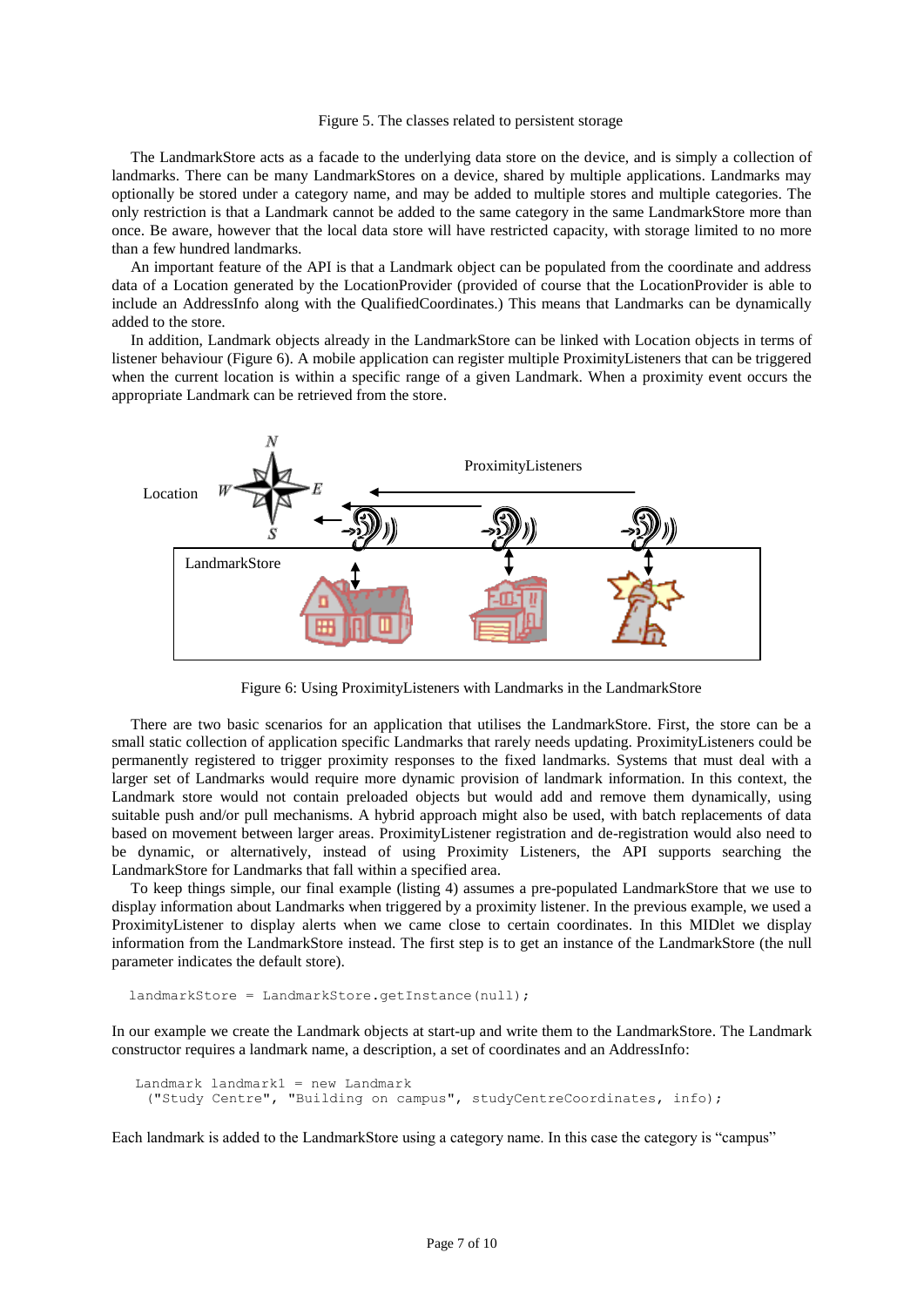```
 landmarkStore.addLandmark(landmark1, "campus");
```
Later in the MIDlet we retrieve the landmark that we need using the  $getLandmark$ s method:

```
 Enumeration e = landmarkStore.getLandmarks("campus", "Study Centre");
Landmark landmark = (Landmark)e.nextElement();
AddressInfo info = landmark.getAddressInfo();
```
Once the AddressInfo object is retrieved it can be displayed on the screen (Figure 7).



Figure 7: Displaying the AddressInfo from the Landmark

## **5. Using the Location API for J2ME simulator**

To test the code in this article you will need to install and run the map based simulator. The simulator consists of three components:

- 1. A Swing application that lets a user control the direction and speed of a virtual mobile device moving across a map in a desktop environment. The virtual mobile device makes itself available to clients via the RMI registry
- 2. A simple web application that reads position data from the Swing application and publishes it to http clients via a JavaBean embedded in a JavaServer Page
- 3. An implementation of the Location API for J2ME that can be deployed into the Sun J2ME Wireless Toolkit as a jar file. This implementation acquires position data by connecting over http to the web application.

Although this three layer design may seem a little complex, it enables loose coupling between the Wireless Toolkit and the simulator. Since the LocationProvider implementation could only work with libraries available on the CLDC/MIDP platform (or we would not be able to also use the implementation on a mobile device) it is not possible to use RMI direct from the Wireless Toolkit. One advantage of this architecture is that both simulated and actual wireless devices can easily access the same data from the web server. Figure 8 summarises the various layers and components in the simulation system. Detailed instructions on how to configure and run the simulator can be found in the 'location readme' file in the downloadable archive.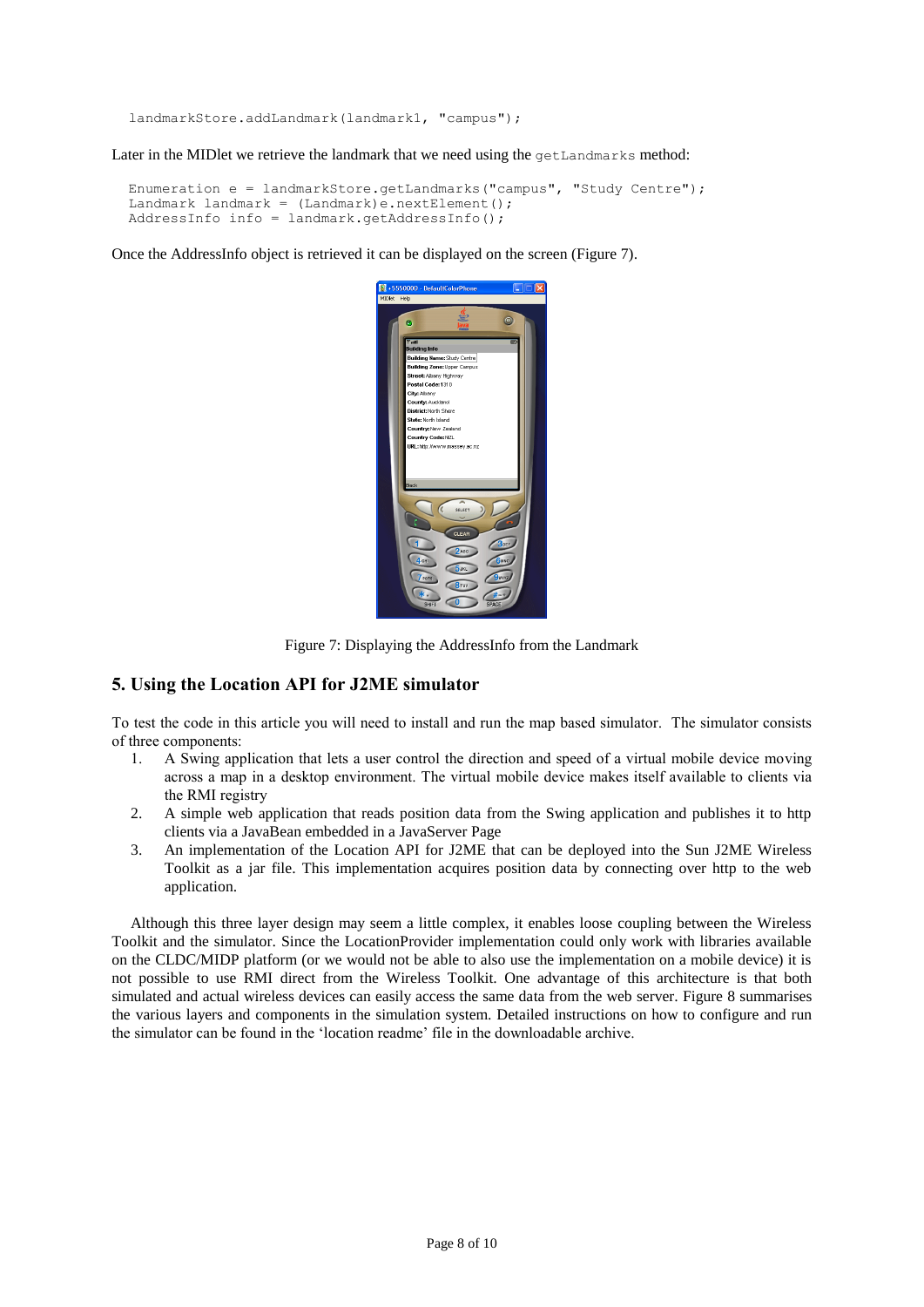

Figure 8. The layers and components of the simulation system

# **6. What's not in the API?**

Before we conclude, it is worth briefly looking at aspects that are not included in this API. One feature that is present in some APIs, but not this one, is topological data, which is usually derived from the shapes of cell site coverage. Regardless of the underling technology, "area of interest" data can be just as useful as point of interest data. The best we can do in this API is to define an area by its radius from a point but the facility to acquire topological data when available might be useful in some applications. There is also no support for location based queries, though these are fundamental to the use of server hosted spatial databases (such as Oracle"s spatial database) that support LBS. Perhaps a client side query language could be a useful feature, enabling the client to build queries to be executed on the server. Other aspects of spatial databases such as yellow pages, routing and mapping are also key components of location based service but could not reasonably be expected to be hosted on a client device. However it might be useful if the API provided some facilities to interact with such systems. Perhaps in future versions of the specification we will see extensions to the API to enable more functionality on the mobile client.

# **References**

Ericsson, *Mobile Positioning Protocol Specification Version 5.0*, Ericsson, 2003, [http://www.ericsson.com/mobilityworld/developerszonedown/downloads/docs/mobile\\_positioning/mpp50\\_spec.](http://www.ericsson.com/mobilityworld/developerszonedown/downloads/docs/mobile_positioning/mpp50_spec.pdf) [pdf,](http://www.ericsson.com/mobilityworld/developerszonedown/downloads/docs/mobile_positioning/mpp50_spec.pdf) last accessed June 3rd, 2005

Ericsson, *MPC Map Tool*. 2003, Ericsson. [http://www.ericsson.com/mobilityworld/sub/open/technologies/mobile\\_positioning,](http://www.ericsson.com/mobilityworld/sub/open/technologies/mobile_positioning) last accessed June 3rd, 2005

Henson, N., 2004. Float11: Class for float-point calculations in J2ME applications CLDC 1.1 (Version 0.5) [http://henson.newmail.ru/j2me/Float11.htm,](http://henson.newmail.ru/j2me/Float11.htm) last accessed June 3rd, 2005

LIF, *Mobile Location Protocol Specification Version 3.0.0*, Location Interoperability Forum, 2002, [http://www.openmobilealliance.org/tech/affiliates/lif/lifindex.html,](http://www.openmobilealliance.org/tech/affiliates/lif/lifindex.html) last accessed June 3<sup>rd</sup>, 2005